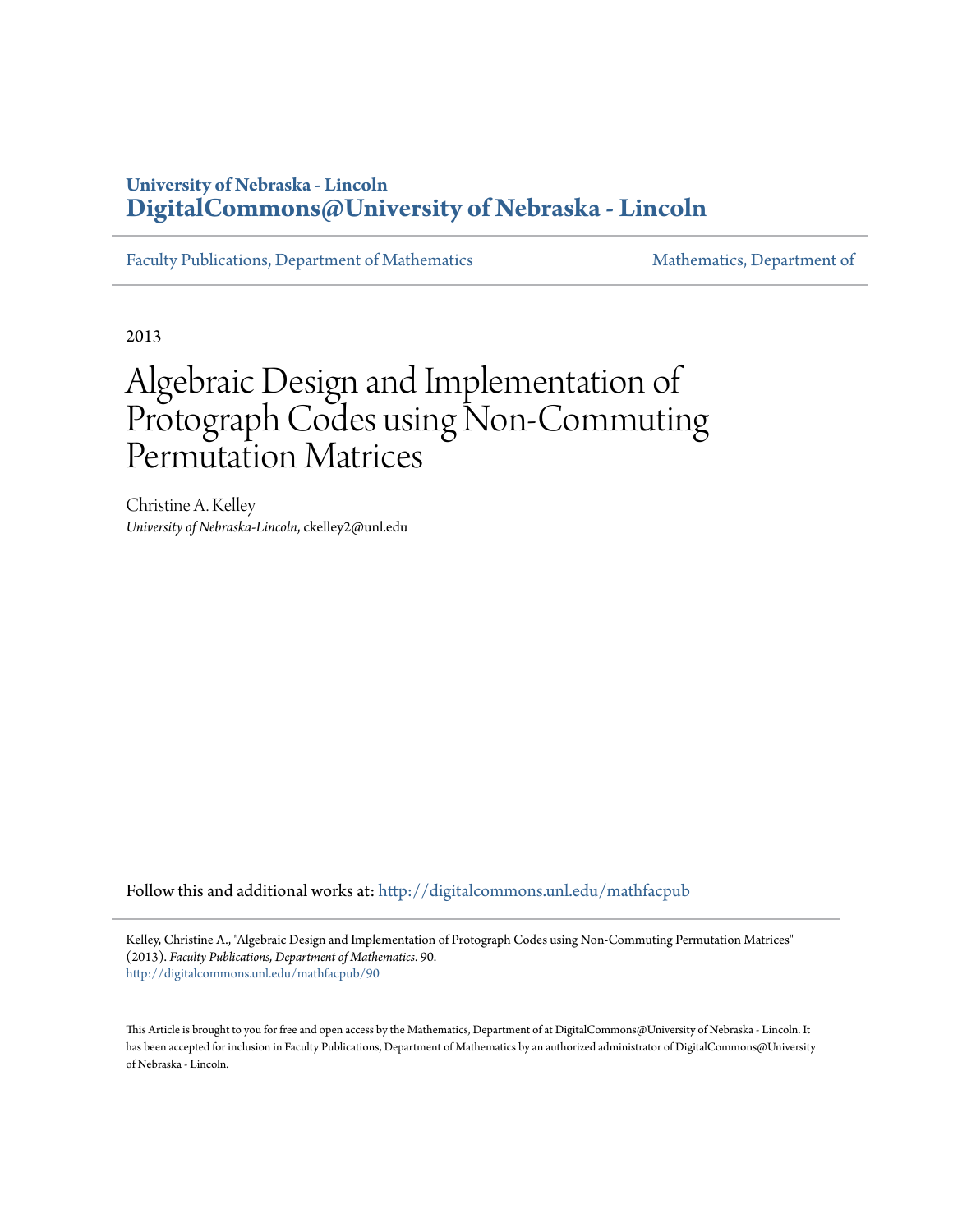# Algebraic Design and Implementation of Protograph Codes using Non-Commuting Permutation Matrices

Christine A. Kelley, *Member, IEEE*

*Abstract***—Random lifts of graphs, or equivalently, random permutation matrices, have been used to construct good families of codes known as protograph codes. An algebraic analog of this approach was recently presented using voltage graphs, and it was shown that many existing algebraic constructions of graph-based codes that use commuting permutation matrices may be seen as special cases of voltage graph codes. Voltage graphs are graphs that have an element of a finite group assigned to each edge, and the assignment determines a specific lift of the graph. In this paper we discuss how assignments of permutation group elements to the edges of a base graph affect the properties of the lifted graph and corresponding codes, and present a construction method of LDPC code ensembles based on noncommuting permutation matrices. We also show encoder and decoder implementations for these codes.**

*Index Terms***—Low density parity check codes, voltage graphs, iterative decoding, graph lift.**

#### I. INTRODUCTION

CODES on graphs and iterative decoders have been<br>shown to achieve near-capacity performance on several communication channels and have replaced classical codes in many practical applications. Much work has focused on understanding the asymptotic performance of ensembles of these codes for block lengths tending to infinity. For practical implementation, the design of short to moderate length codes with algebraic structure is desired. One approach is to design the graphs for these codes by taking random lifts of a suitably chosen base graph, or *protograph* [1], [2], [3]. The properties of the base graph influence the properties of the graph lift and resulting codes. Indeed, random lifts of graphs have been heavily studied (e.g., [13], [14], [15]). Among other advantages, these codes can be represented efficiently and perform well compared to randomly designed codes with comparable parameters.

In this paper, we design codes from specific lifts of graphs that are obtained algebraically using voltage graphs, in which group elements are assigned to the edges of the base graph that determine the edge set in the lift. Voltage graphs, originally coined in topological graph theory [4] in the study of embedding graphs on surfaces, may be observed in many well-known

This work was supported in part by NSF Grant EPS-0701892 and by the National Security Agency under Grant Number H98230-11-1-0156. The United States Government is authorized to reproduce and distribute reprints not-withstanding any copyright notation herein.

Digital Object Identifier 10.1109/TCOMM.2013.012313.110513

families of codes whose underlying graph representations may be interpreted as voltage graphs [5]. For example, quasi-cyclic LDPC codes based on blocks of shifted-identity matrices, array codes, quasi-cyclic repeat accumulate codes, and others fall into this category  $[6]$ ,  $[7]$ ,  $[8]$ ,  $[10]$ ,  $[11]$ . The voltage graph approach is a powerful tool for analyzing graph properties of the resulting graph lifts using the properties of the base graph. Voltage graphs have been used to obtain many instances of graphs with extremal properties; see e.g. [16], [17], [18], [19], and thus provide a promising approach for code design.

We outline an algebraic technique of specifying the voltage assignments by restricting the voltage assignments to a permutation group designed in a special way. From the matrix perspective, our construction of protograph codes uses non-commuting permutation matrices. This is in contrast to the large body of work on constructions based on shifted identity permutation matrices. Our method, which may be applied to any base graph or protograph, yields codes having good properties including efficient hardware implementation. Paper [5] initiated the study of voltage graphs for codes, and contains a classification of subgraphs that always cause cycles in the lifted graph for any assignment of commuting group elements to a base graph. In [12], we developed some initial constructions using voltage graphs. This paper provides a general construction method of code ensembles and theoretical results.

Section 2 contains a brief background on voltage graphs. In Section 3 we describe the connection between the voltages in the base graph and the structure of the derived graph. In Section 4, we present a general construction method for assigning voltages from a nonabelian group to the edges of a base graph, and give two explicit examples of algebraic protograph code ensembles obtained by this method<sup>1</sup>. The girth and minimum distance of the codes is discussed in Section 5, with simulation results in Section 6. In Section 7, we use the algebraic structure of the codes to obtain efficient encoder and decoder implementations. Section 8 concludes the paper.

#### II. VOLTAGE GRAPHS AND LDPC CODES

In this paper we use the theory of voltage graphs to obtain lifts of graphs algebraically. The resulting graphs are designed to be suitable for coding while also retaining some of the desirable random-like characteristics of random lifts. It is worth noting that the voltage graph framework also provides a tool to analyze successful random protograph codes by examining their specific permutations (i.e. voltage assignments)

<sup>1</sup>Some of this work was partially published in  $[12]$ .

Manuscript received August 8, 2011; revised March 11, 2012. The associate editor coordinating the review of this paper and approving it for publication was T.-K. Truong.

C. A. Kelley is with the Department of Mathematics, University of Nebraska-Lincoln, Lincoln, NE, 68588, USA (e-mail: ckelley2@math.unl.edu).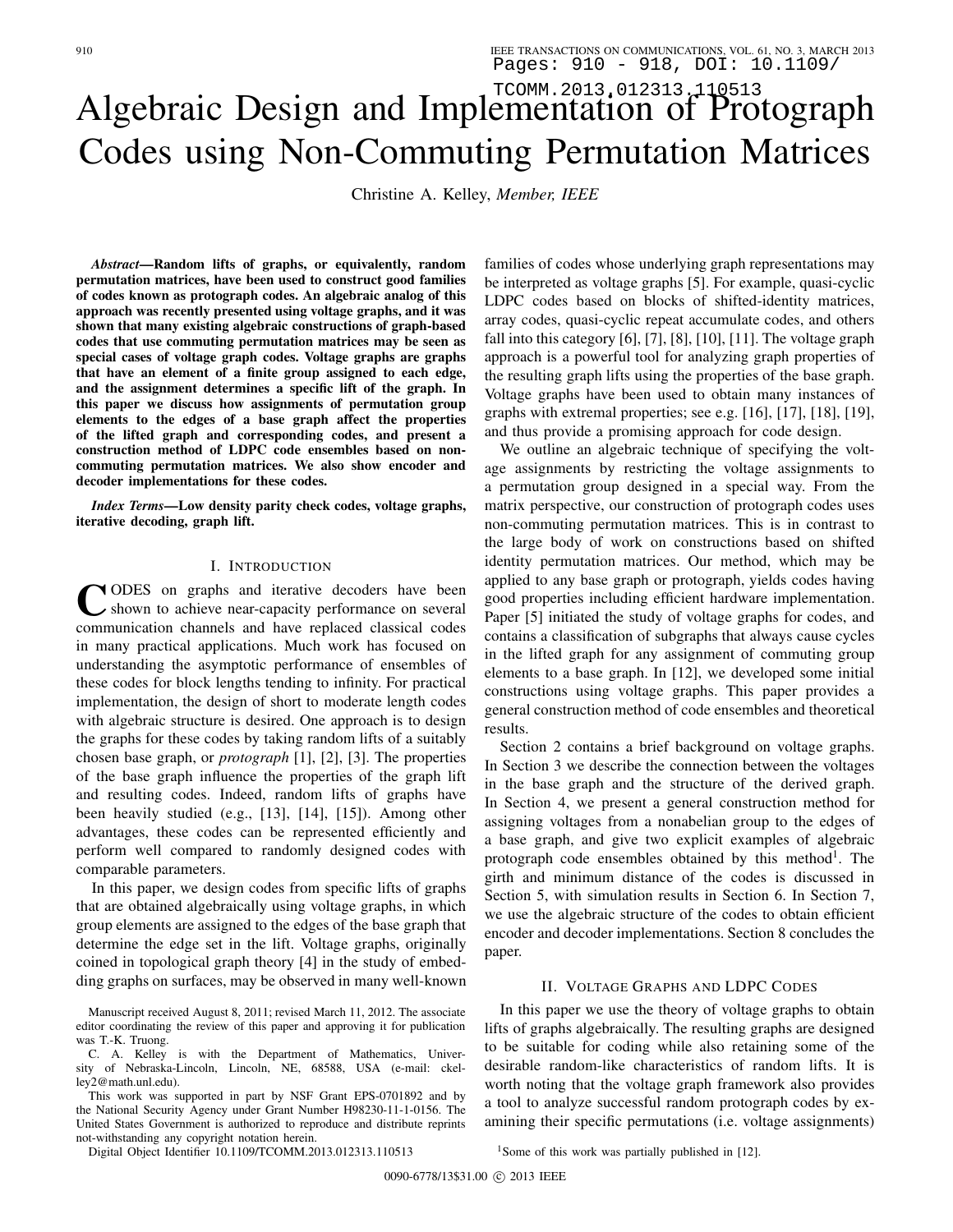in hindsight. This section provides a background on voltage graphs.

An algebraic construction of specific covering spaces for graphs was introduced by Gross and Tucker in the 1970s [4]. Since we will use permutation groups in our construction, we will focus on *permutation voltage graphs*, which will be defined shortly. We refer the reader to [4], [12] for a discussion on *ordinary* voltage graphs, which generate lifts of graphs using arbitrary finite groups. Before we can define permutation voltage graphs, we first introduce some notation. Let  $\{|n|\}$ denote the set of integers from 1 to  $n$ . Any permutation has a unique decomposition into a product of cyclic permutations, each called a *cycle*. For example,  $\sigma = (1572)(34)(6)$  is a permutation of {[7]} in cycle representation, in which the numbers within a set of parentheses form a *cycle*, and each number in a cycle is mapped to the number to its right, except for the last number which is mapped to the first number in the cycle. We will use this notation to illustrate permutation voltage graphs and our code constructions.

A *permutation voltage graph*  $G = (V_G, E_G)$  is a base graph where each edge is assigned an element from a chosen permutation group G on n elements, called the *voltage group*. Specifically, each edge in  $G$  is arbitrarily assigned an orientation, and a function α, called a *permutation voltage assignment*, maps the positive orientation of each edge to an element from G. The values of  $\alpha$  on the edges are called *voltages*, and the negative orientation of each edge is assigned the inverse element of its voltage. For example, if  $e = (u, v) \in E_G$ , then the (positive) orientation of e, denoted  $e^+$ , is either "from u to v" or "from v to u". The assignment  $\alpha(e) = \sigma \in G$  means that the permutation  $\sigma$  is assigned to  $e^+$ , whereas the negative (or, reverse) orientation of e, denoted  $e^-$ , is assigned  $\sigma^{-1}$  under  $\alpha$ . <sup>2</sup>

The base graph G together with  $\alpha$  form the permutation voltage graph. We now explain how the permutation voltage graph determines a specific lift of the graph,  $\mathcal{G}^{\alpha}$ , called the *(permutation) derived graph.* If G is a subgroup of  $S_n$ , the group of all permutations of  $n$  elements (i.e. the symmetric group), then  $\mathcal{G}^{\alpha}$  is a degree n lift of  $\mathcal G$  with vertex set  $V_G \times \{1,\ldots,n\}$  and edge set  $E_G \times \{1,\ldots,n\}$ . If  $\pi \in \mathsf{G}$ is a permutation voltage on the edge  $e$  oriented from  $u$  to v in G, then there is an edge from  $(u, i)$  to  $(v, \pi(i))$  in  $\mathcal{G}^{\alpha}$ for  $i \in \{[n]\}$ . We will represent each vertex  $(v, i)$  and edge  $(e, i)$  in the derived graph by  $v_i$  and  $e_i$ , respectively. The set of vertices  $\{v_i|i=1,2\ldots,n\}$  in the derived graph is called the *cloud* of v, and similarly for edges. The clouds contain precisely those elements in the pre-image of a vertex (or edge) under the *natural projection mapping*  $p: \mathcal{G}^{\alpha} \to \mathcal{G}$ .

Figure 1 shows a permutation voltage graph  $\mathcal G$  with voltages from  $S_3$ , and the corresponding derived graph  $\mathcal{G}^{\alpha}$ . Figure 2 shows a bipartite permutation voltage graph with voltages from  $S_3$ , and its derived graph that may be regarded as a Tanner graph for a code of length 9. The shaded circles and squares represent variable nodes and check nodes, respectively.

A *walk* W in the permutation voltage graph  $G$  with voltage



Fig. 1. A permutation voltage graph with voltage group  $S_3$  on the bottom, and its derived graph on the top.



Fig. 2. A permutation voltage graph with voltage group  $S_3$  on the left, and its derived graph on the right, where  $i$  denotes the identity permutation.

assignment  $\alpha$  may be represented by the sequence of oriented edges in the order they are traversed, e.g.  $W = e_1^{\sigma_1} e_2^{\sigma_2} \dots e_m^{\sigma_m}$ where  $e_1, \ldots, e_m$  are edges in G and each  $\sigma_i$  is + or − denoting the direction edge  $e_i$  is traversed. The *net voltage* of the walk  $W$  is defined as the voltage group product  $\alpha(e_1^{\sigma_1})\alpha(e_2^{\sigma_2})\dots\alpha(e_m^{\sigma_m})$  of the voltages on the edges of W in the order and direction of the walk. For example, the walk  $W = z^{+}y^{-}x^{+}$  in Figure 1 has net voltage  $(12)(3) \times (1)(23) \times$  $(123) = (1)(2)(3).$ 

*Theorem 2.1:* [4] Let  $W$  be a walk with initial vertex  $v$  in a voltage graph  $G$  with voltages from a permutation group  $G$  on *n* elements. Then for each vertex  $v_i$  in  $\mathcal{G}^{\alpha}$ , where  $i \in \{[n]\},$ there is a unique walk  $W_i$  in  $\mathcal{G}^{\alpha}$  that starts at  $v_i$  and projects down<sup>3</sup> to  $W$ .

A walk of length m is *closed* if it starts and ends at the same vertex, and *backtrackless* if  $e_i \neq e_{i+1}$  for  $1 \leq i \leq m-1$ . A backtrackless closed walk is said to be *tailless* if  $e_m \neq$ e<sub>1</sub>. For example, in Figure 1, the walk  $y^+z^+y^-$  is closed, backtrackless, but not tailless, whereas the walk  $y^+z^+y^-x^+$ is closed, backtrackless, and tailless. The walk  $x^+y^+y^-$  is not backtrackless. A useful consequence of Theorem 2.1 is as follows.

*Corollary 2.2:* Assume  $W = e_1^{\sigma_1} e_2^{\sigma_2} \cdots e_m^{\sigma_m}$  is closed,

<sup>2</sup>While each edge has a notion of positive and negative orientation, the graph remains undirected. For example, walks and cycles may traverse edges in either direction but it will be important to keep track of the group elements that are assigned to the given orientations of each edge used.

<sup>&</sup>lt;sup>3</sup>A walk  $W^{\alpha}$  in the derived graph  $\mathcal{G}^{\alpha}$  projects down to W if the edges in  $W^{\alpha}$  are mapped onto the edges of W by the natural projection mapping in the exact order and orientation of W.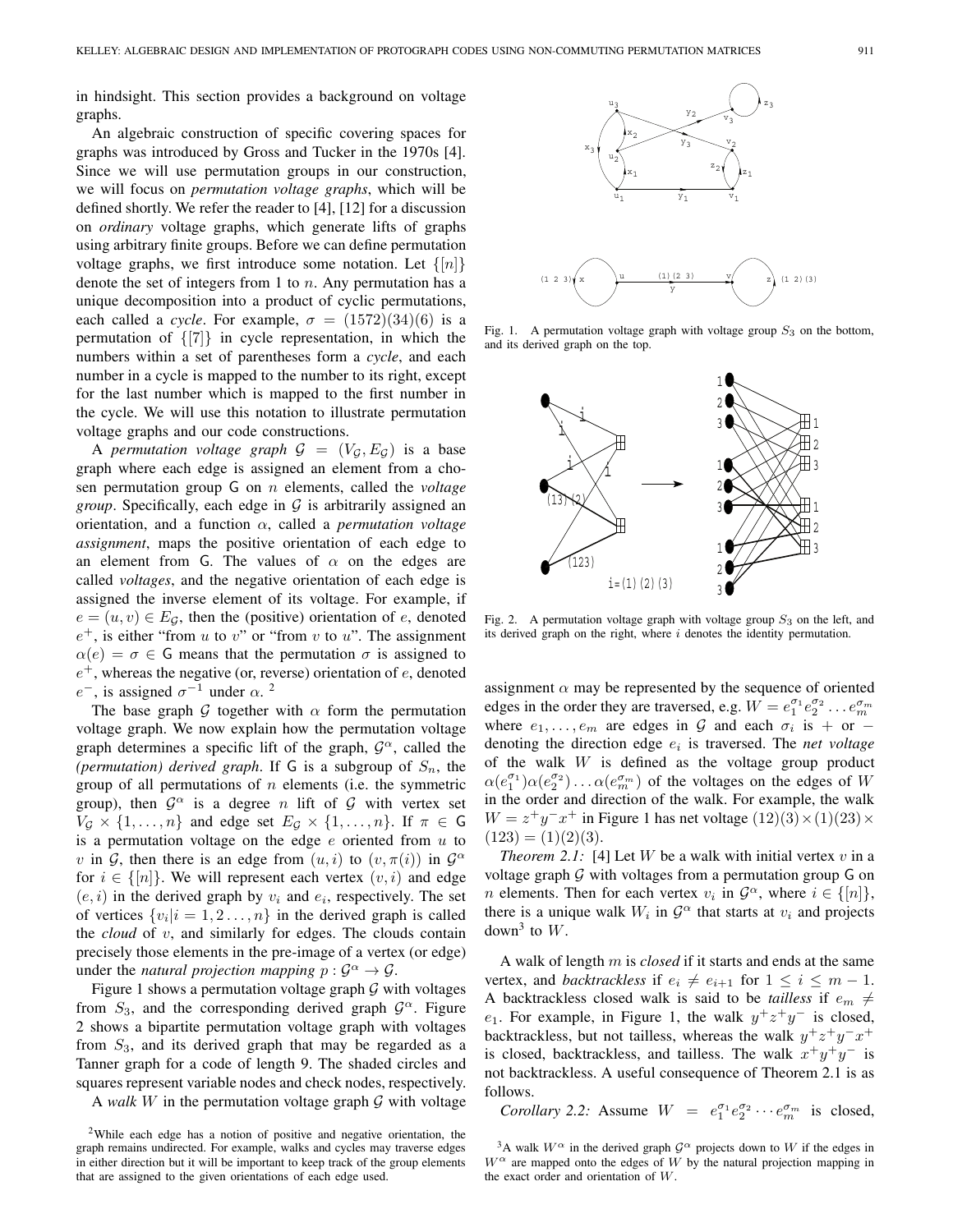backtrackless, and tailless. Then  $W_i$ , for any  $i \in \{[n]\},$  is a cycle on  $\mathcal{G}^{\alpha}$  if and only if the net voltage of W is the identity of G.

#### III. INFLUENCE OF VOLTAGES ON TANNER GRAPH **PROPERTIES**

Permutation voltage graphs provide a natural algebraic analog to random protograph codes. In this section we explain how to choose a permutation group and assign voltages to ensure that the derived graph is connected and has a good cycle structure. These guidelines were initially proposed in [12] and will be used in the new constructions in Section 4.

1)*Choose a non-abelian voltage group.* In [5], we provide a classification of subgraphs that, if present in a base graph, give rise to certain cycles in the derived graph for any assignment of voltages from an abelian group  $G<sup>4</sup>$ . The result in [5] gives an alternative short proof that the girth is always at most 12 for codes constructed using commuting permutation matrices in arrays that contain a sub-array of  $2 \times 3$  non-zero permutation matrices. This girth limitation was originally shown in [7] and later by others (see e.g., [20]). Many researchers have also noted that the use of commuting permutation matrices, such as shifted identity matrices, leads to restrictions on the minimum distance of the associated codes [8], [21], [22], [23], [24], [25], [26]. This indicates that non-commuting voltage assignments have a greater potential in yielding derived graphs with larger girth and improved minimum distance.

2) *Choose permutations that do not have fixed points or cycles of length* ≤ 3 *in their cycle representation, and use pairwise non-commuting permutations as voltages.* Since nonabelian groups may contain abelian subgroups, the voltages assigned should be pairwise non-commuting. This alone is not enough to guarantee large girth in the lift. Rather, the cycle structure of the lifted graph relates directly to the structure of the net voltages of cycles in the base graph. A j*-cycle of a permutation*  $\pi$  will refer to a cyclic permutation of j elements in the cycle decomposition of  $\pi$ , and should not be confused with a  $j$ -cycle in a graph which is a closed path containing j edges. The *cycle structure* of a permutation in  $S_n$  is a vector  $(c_1, \ldots, c_n)$  where  $c_j$  denotes the number of j-cycles in the cycle decomposition of the permutation. For example,  $\sigma = (1572)(34)(6)$  contains one 4-cycle, one 2cycle, and one 1-cycle (i.e. *fixed point*) and has cycle structure  $(1, 1, 0, 1, 0, 0, 0)$ . The pre-image of each cycle in a permutation voltage graph under the natural projection mapping consists of a union of disjoint cycles in the derived graph. The following result from [4] explains how the length and number of these cycles in the lift are determined.

*Theorem 3.1:* [4] Let C be a k-cycle with net voltage  $\pi$  in a permutation voltage graph, and let  $(c_1, c_2, \ldots, c_n)$  be the cycle structure of  $\pi$ . Then the pre-image of  $C$  in the derived graph consists of  $c_1 + c_2 + \cdots + c_n$  disjoint cycles, including for each  $j \in \{[n]\}\$ , exactly  $c_j$  kj-cycles.

To continue the example, if  $\sigma = (1572)(34)(6)$  is the net voltage of a k-cycle  $C$  in  $G$  that starts at  $u$ , then the preimage of C in  $\mathcal{G}^{\alpha}$  consists of one cycle of length 4k that contains vertices  $u_1, u_2, u_5$ , and  $u_7$ , one cycle of length  $2k$ that contains vertices  $u_3$  and  $u_4$ , and one cycle of length k that contains vertex  $u_6$ . Thus, since 6 is a fixed point of  $\sigma$ , a cycle of length equal to  $k$  occurs in the derived graph. A result similar to Theorem 3.1 was observed in [8].

Due to Theorem 3.1 and Corollary 2.2, the permutation voltages should not have fixed points or cycles of length  $\leq$  3 in their cycle representation. This will allow our code constructions to surpass the girth 12 restriction that exists in the abelian case, provided that there are no short *products* of these voltages that yield permutations with small cycles in their decomposition. Moreover, we will choose a voltage group where the only group element with fixed points is the identity permutation. This will eliminate fixed points in the net voltages of all graph cycles that do not have the identity permutation as a net voltage.

3) *Use a permutation voltage group whose action on* {[n]} *has just one orbit, and assign voltages that generate the group.* First, to simplify the voltage assignment process, it is enough to assign voltages so that the edges of a spanning tree receive the identity element  $[4]$ ,  $[19]$ <sup>5</sup>. A spanning tree is a connected spanning subgraph that is a tree. The edges outside of a given spanning tree form the co-tree. For a voltage assignment that assigns the identity element to the edges of spanning tree, the *local voltage group* G' is the group generated by the voltages assigned to the co-tree. In [4], [19] the authors show that the number of connected components in the corresponding derived graph is equal to number of orbits in the action  $6$  of  $G'$  on  $\{[n]\}\)$ . Since we want one component in the lift (i.e. a connected graph), our constructions will use a permutation group G whose action yields a single orbit, and we will assign voltages to the co-tree that generate the group G. Thus,  $G \cong G'$ and the derived graph will be connected. In contrast, randomly chosen permutation voltages may yield disconnected derived graphs.

#### *A. Summary of guidelines for voltage assignments*

To surpass the girth limitations of earlier code constructions, voltages should be chosen from a nonabelian group so that they are pairwise non-commuting. (This is stricter than necessary since some pairwise commuting elements are fine if placed appropriately in the base graph.) The net voltages on short cycles in the base graph should not have short cycles in their permutation cycle decompositions. Each edge of an arbitrarily chosen spanning tree should be assigned the identity group element as a voltage, and the edges in the co-tree should be assigned voltages that generate the entire voltage group to ensure connectivity.

<sup>&</sup>lt;sup>4</sup>The elements commute. That is, for each  $a, b \in \mathsf{G}$ ,  $ab = ba$ .

<sup>&</sup>lt;sup>5</sup>Specifically, in [4], [19] it is shown that for any assignment  $\alpha$  of edges in  $G$  to voltages in a group G and for any spanning tree  $T$  of  $G$ , it is possible to find a voltage assignment  $\alpha'$  of edges in G to G, where the edges of  $\tau$ are assigned the identity element of G under  $\alpha'$  and the resulting graphs  $\mathcal{G}^{\alpha}$ and  $\mathcal{G}^{\alpha'}$  are isomorphic.

<sup>&</sup>lt;sup>6</sup>see e.g. Section 2.4 of [34] for the definitions of group action and orbit.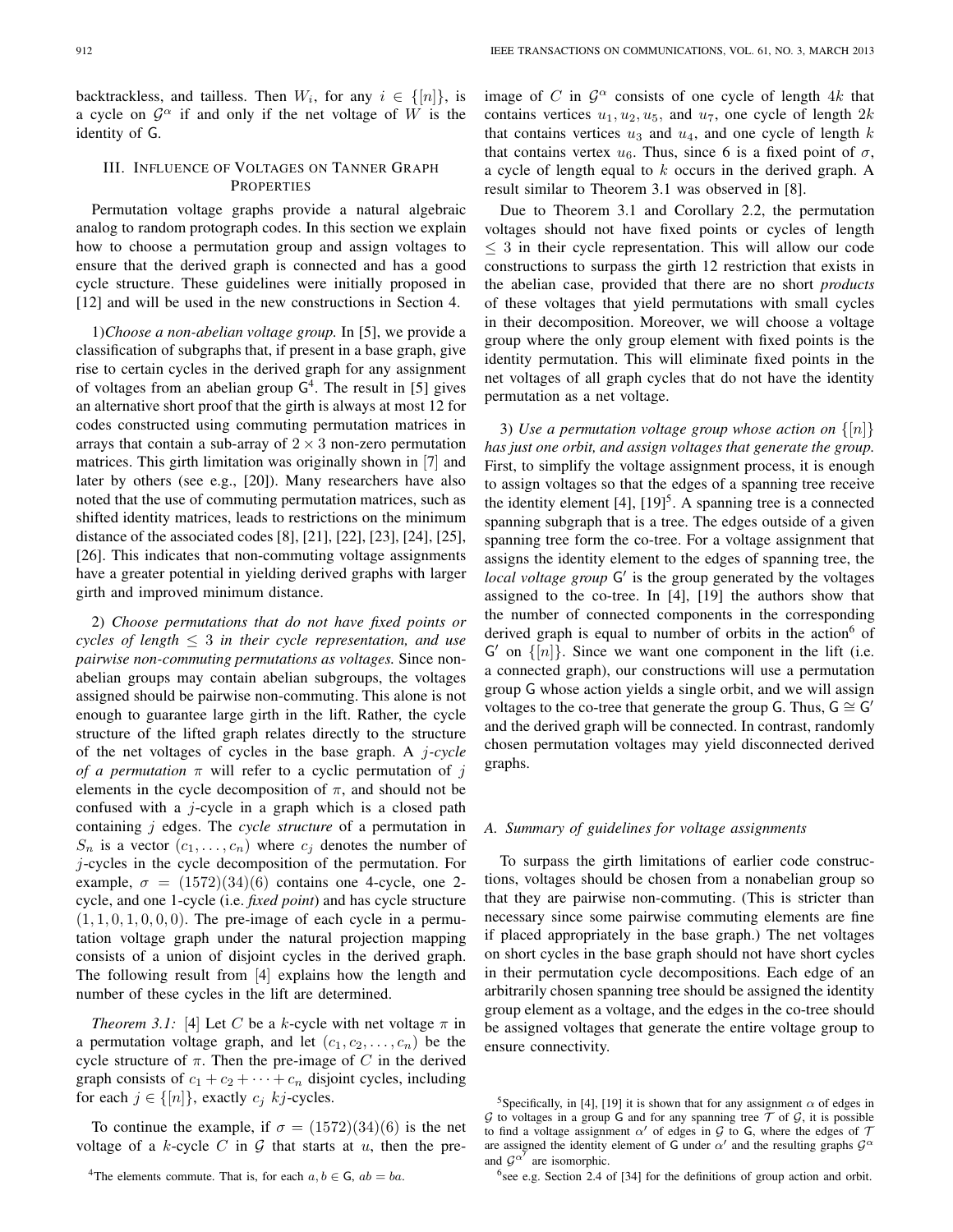#### IV. LDPC CODES FROM THE NONABELIAN GROUP OF ORDER pq

In this section, we present a general method for constructing voltage assignments for code design, and give an explicit example of a code ensemble obtained by this method.

#### *A. Method for assigning voltages*

We give a general method for assigning elements from a nonabelian group G to the edges of a base graph. Our method may be applied to any non-abelian voltage group to obtain derived graphs that will be interpreted as Tanner graphs for LDPC codes. Let  $N_{pq}$  denote the nonabelian group of order  $pq$ for primes p and q with  $q|p-1$ . N<sub>pq</sub> is the only nonabelian group (up to isomorphism) of order  $m = pq$  where  $q|(p - q)$ 1), and if  $q \nmid (p - 1)$ , then there is no nonabelian group of order  $pq$ . We will illustrate our method using the group  $N_{pq}$ , and the complete bipartite graph  $K_{j,k}$  as the base graph, but the method and constructions may be easily applied to any base graph simply by removing some of the edges (and corresponding voltages) or by applying the same guidelines to multiple (or, parallel) edges.

1) *Start with a base graph* G *on* j *check nodes and* k *variable nodes and orient the edges from the variable nodes to the check nodes.* Permutations will be assigned to these positively oriented edges, and the negative orientation of each edge will be assigned the inverse permutation. The parity-check matrix of the resulting LDPC code is a  $j \times k$  array of  $m \times m$ permutation matrices determined by the following steps. Note that if an edge is not present in the base graph, then an  $m \times m$  all-zero matrix will be used to represent its voltage, and if multiple edges are present, then a superposition of the corresponding permutation matrices is used. For our example, let  $G = K_{j,k}$ .

2) *Choose a non-abelian group* G *of order* m*, and label the elements of* G *from 1 to* m*. Let* G *act on itself by left multiplication to obtain an isomorphic group* P*, where* P *is a permutation group of order* m*. Let* P *be the permutation voltage group.* In our examples, P will be the permutation group isomorphic to  $N_{pq}$ . Note that P is a subgroup of  $S_m$ and has the desirable property that the only element in P with a fixed point is the identity permutation. We construct the group  $N_{pq}$  generated by elements c and d of orders p and q, respectively, such that  $dc = c<sup>s</sup>d$ , where  $s \neq 1 \pmod{p}$  and  $s<sup>q</sup> \equiv 1 \pmod{p}$  (See Chapter 2 of [34] for more detail on this group, and Example 4.1 in this section for an illustration of this step.)

3) *Choose a spanning tree of the base graph and assign each of its edges the identity permutation* i*. For the remaining edges, choose nontrivial pairwise non-commuting voltages such that they generate the group* P*.* Without loss of generality, let the edges in  $K_{i,k}$  corresponding to the first row and column of the  $j \times k$  array be the spanning tree and assign each of them the identity permutation in P. This leaves  $(j-1)(k-1)$  nonidentity permutations to assign to the edges of the co-tree. The group P contains one cyclic subgroup of order  $p$ , namely the one generated by  $c$ , and  $p$  cyclic subgroups of order  $q$ , namely

the ones generated by  $c^i d$  for  $i = 0, 1, \ldots, p-1$ . Permutations chosen from the same cyclic subgroup will commute, therefore choose at most one element from each for the remaining edges. For this to be possible, the number of edges in the co-tree should be at most  $p + 1$ . Moreover, since the identity permutation is the only element in  $P$  with a fixed point, the Orbit-Counting Lemma (see e.g. [35]) ensures that P has just one orbit when acting on  $\{1, 2, \ldots, m\}$ , where  $m = |P|$ . Thus, the chosen nontrivial permutations should generate P to ensure that the condition for connectivity is met.

When using  $N_{pq}$ , q must be larger than 3 to achieve girth larger than 12 when G has a 4-cycle. If  $q = 3$ , P will have permutations of order 3 with 3-cycles in their cycle decompositions. The smallest  $pq$  that satisfies these constraints is  $m = 55$ , where  $q = 5$ .

*Example 4.1:* We illustrate Step 2 using the nonabelian group  $N_6$  with  $p = 3$  and  $q = 2$ .  $N_6$  has two generators, c of order 3 and d of order 2, with the relation that  $c^2d = dc$ . The elements of  $N_6$  are  $\{1, c, c^2, d, cd, c^2d = dc\}$ . Order the elements, e.g.,  $1 \mapsto 1, c \mapsto 2, c^2 \mapsto 3, d \mapsto 4, cd \mapsto 5, c^2d \mapsto 6.$ The action of  $c$  on  $N_6$  by left multiplication yields the set  ${c \cdot g | g \in N_6} = {c, c^2, 1, cd, c^2d, d} = {2, 3, 1, 5, 6, 4}.$ This means that  $1 \mapsto 2, 2 \mapsto 3, 3 \mapsto 1, 4 \mapsto 5, 5 \mapsto$  $6, 6 \mapsto 4$ , which corresponds to the permutation (123)(456). Similarly, the permutation corresponding to the action of  $d$  is  $(14)(26)(35)$ , of  $c<sup>2</sup>$  is  $(132)(465)$ , of cd is  $(15)(24)(36)$ , and of  $c^2d$  is  $(16)(25)(34)$ . The action of the identity permutation  $i = (1)(2)(3)(4)(5)(6)$  on  $N_6$  gives i. Thus, P is the subgroup of  $S_6$  containing these six permutations.

The following groups will be used in the forthcoming constructions. The explicit cycle representations for the permutations  $c$  and  $d$  in both groups may be found in [12].

*Example 4.2:* Let  $m = 55$ , so  $m = pq$  where  $p = 11$ and  $q = 5$ . Then  $N_{55}$  is obtained by two generators, c of order 11 and d of order 5, with the relation that  $c^3d = dc$ . The action of c and d on  $N_{55}$  yields the isomorphic nonabelian permutation group P of order 55 consisting of the elements  $\{c^i d^j | i = 0, \ldots, 10 \text{ and } j = 0, \ldots, 4\}$  where, with an abuse of notation,  $c$  and  $d$  are the corresponding generating permutations of P. Similarly, when  $p = 29$  and  $q = 7$ , the group  $N_{203}$  is obtained by two generators, c of order 29 and d of order 7, with the relation that  $c^7d = dc$ . The action of c and d on  $N_{203}$  yields the isomorphic nonabelian permutation group P of order 203 consisting of the elements  ${c^i d^j | i = 0, \ldots, 28 \text{ and } j = 0, \ldots, 6}.$ 

#### *B. Construction Example*

Using the permutation group P  $\cong$   $N_{pq}$ , we form the following  $j \times k$  matrix M with  $j \leq k$  and entries in P that has as its  $(a, b)$ th element  $M_{a,b}$ , the entry  $(d^{a+b}c)^{t \cdot a}$  for some fixed integer  $0 < t \leq q-1$ . (Here,  $1 \leq a \leq j-1$ ,  $1 \leq b \leq k-1$ .) Further, M has the identity element  $1 \in G$  as entries in the first row and first column.

$$
M = \left[ \begin{array}{cccc} 1 & 1 & 1 & \cdots & 1 \\ 1 & (d^2c)^t & (d^3c)^t & \cdots & (d^kc)^t \\ 1 & (d^3c)^{2t} & (d^4c)^{2t} & \cdots & (d^{(k-1)}c)^{2t} \\ \vdots & \vdots & \vdots & \vdots & \vdots \\ 1 & (d^jc)^{(j-1)t} & (d^{j+1}c)^{(j-1)t} & \cdots & (d^{(j+k-2)}c)^{(j-1)t} \end{array} \right].
$$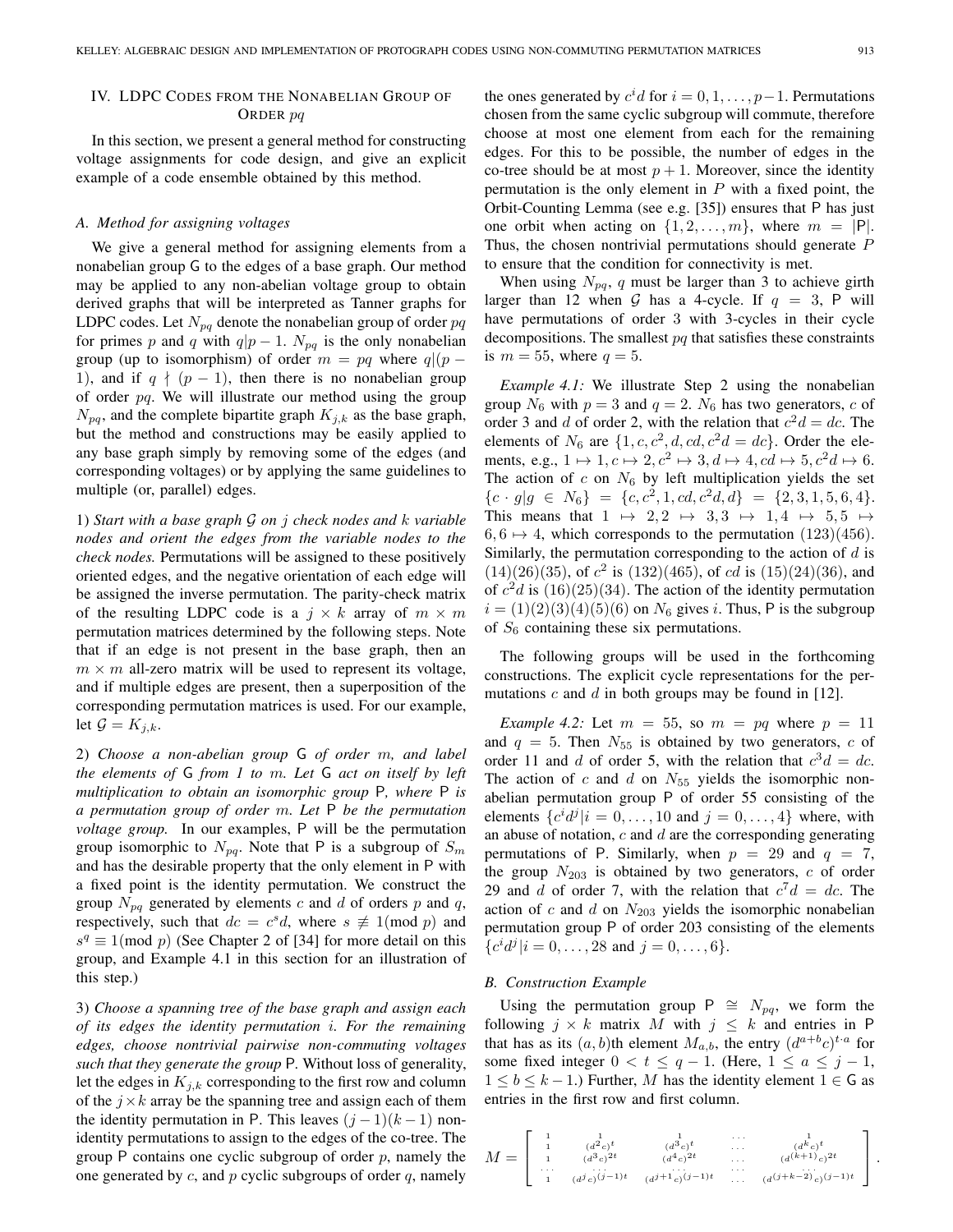In  $M$ , the exponents of the c's are modulo  $p$  and the exponents of the  $d$ 's are modulo  $q$ . The parity-check matrix of the bipartite derived graph corresponding to  $M$  is given by

$$
H = \left[ \begin{array}{cccc} I & I & I & \cdots & I \\ I & \pi_{(d^2c)^t} & \pi_{(d^3c)^t} & \cdots & \pi_{(d^kc)^t} \\ \vdots & \pi_{(d^3c)^{2t}} & \pi_{(d^4c)^{2t}} & \cdots & \pi_{(d(k+1)c)^{2t}} \\ \vdots & \vdots & \vdots & \vdots & \vdots \\ \end{array} \right],
$$

where I represents the  $m \times m$  identity matrix and  $\Pi_{\sigma}$ represents an  $m \times m$  permutation matrix for the permutation  $\sigma \in P$ . In particular, the matrix  $\Pi_{\sigma}$  has a one in the  $\sigma(i)$ th row and *i*th column, for  $i = 1, 2, \ldots, m$  and 0's elsewhere.

Using the relation that  $dc = c<sup>s</sup>d$  from the structure of P, we can show that the permutations in  $M$  generate P. Any permutation in P can be expressed as  $c^a d^b$  for some integers  $a, b$ . With some manipulation, it can be seen that an element from the subgroup generated by  $c$  appears as a product of some permutations in  $M$ . Thus, the group generated by the elements appearing in  $M$  is isomorphic to P and from the discussion in Section 3, the derived graph is connected.

#### *C. Optimized General Construction*

An optimal code construction would search over all permutations in P to find the voltage assignments for the edges of the co-tree that satisfy the guidelines and result in a derived graph with the best performance. This is only feasible when the group size is not too large (i.e., for designing short to moderate length codes) and in general, this search over the permutations in P is more efficient than searching over the permutations in  $S_m$  to optimize randomly designed protograph codes, especially when the guidelines are incorporated. Due to the careful structure of P, even a randomly chosen set of permutations from P that satisfy the above guidelines can result in a derived group with as good a performance as that of a randomly designed protograph code. Hence, a small enough search to choose the permutations more judiciously from P can yield a derived graph with improved performance.

#### V. GIRTH AND MINIMUM DISTANCE

Let  $N_{pq}$  be the nonabelian group descibed in Section 4, and let  $p > q \geq 5$ .

*Theorem 5.1:* Let  $H_b$  be a  $2 \times 3$  base array with the identity entry in the first row and the first column, and having nonidentity permutations c and d from the group  $N_{pq}$  in the remaining entries. Then the Tanner graph  $\hat{G}$  of the LDPC code C (having blocklength  $N = 3q$  and dimension  $K > q+1$ ) that corresponds to the permutation derived graph has girth  $q = 4q$ , and the LDPC code C has a minimum distance  $d_{\min} = 2q$ .

*Proof:* The voltage graph whose incidence matrix is given by  $H_b$  is  $K_{2,3}$ . The smallest closed walk in this base graph has length four and its net-voltage is a non-identity element in  $N_{pq}$ . Since each non-identity element in  $N_{pq}$  is a permutation whose cycle representation has cycle lengths equal to or larger than  $q$ , we have by Theorem 3.1 that the closed walk of length four gives rise to cycles of length  $4q$  or larger in the derived graph  $\mathcal{G}$ .

Let W be a closed walk of length  $2k$  in the base graph, for some integer  $2 \le k \le q - 1$ . The net voltage on W is a product of 2k permutations  $\pi_1, \pi_2, \ldots, \pi_{2k}$ , where the number of non-identity permutations is between 1 and  $q-1$ . The nonidentity permutations that can appear on this closed walk are c,  $c^{-1}$ , d, and  $d^{-1}$  with orders p, p, q, q, respectively (i.e., each is at least  $q$ ). Hence, the net voltage on W has a cycle decomposition consisting of either  $p$  cycles or  $q$  cycles, and by Theorem 3.1, W lifts to cycles of length at least  $2kq$  in  $\mathcal{G}$ .

Now consider a walk W' of length  $2(q + t)$  in the base graph, for  $0 \le t \le q - 1$ . The net voltage on W' is a product of  $2(q + t)$  permutations. The maximum number of non-identity permutations on such a walk is  $q + t$ . The nonidentity permutations in  $H_b$  are c (and  $c^{-1}$ ) and d (and  $d^{-1}$ ), and each contributes at most  $(q+t)/2$  (i.e. less than q) times to the net voltage. Thus, the net voltage on  $W'$  is a non-identity permutation with order at least  $q$ . By Theorem 3.1 a cycle of length at least  $2(q + t)q$  is obtained in the lifted graph  $\mathcal{G}$ .

Finally, consider a walk of length  $4q$  in the base graph that traverses the edge with voltage  $d$  a total of  $q$  times and edges assigned the identity voltage on the remaining  $3q$  steps. Such a walk has net voltage equal to the identity since d has order q. Thus, by Theorem 3.1 a cycle of length  $4q$  results in the lifted graph  $\tilde{G}$ . Hence, the girth of  $\tilde{G}$  is 4q.

Further, since all variable nodes in the graph have degree two, the lift  $G$  corresponds to a cycle code [21], yielding a minimum distance equal to 2q (i.e, girth/2) for the code  $\mathcal{C}$ .  $\Box$ 

Theorem 5.1 shows that a voltage assignment on  $K_{2,3}$  can yield a lift and corresponding LDPC code whose girth and minimum distance grow with  $q$ . On the other hand, if the voltage group is abelian, the girth of the resulting permutation derived graph cannot exceed 12 and the minimum distance cannot exceed 6 [6]. Thus, the use of appropriately assigned non-commuting voltages can help surpass the girth and minimum distance limitations of abelian voltages in the design of algebraic protograph codes.

*Theorem 5.2:* Let  $G \cong N_{pq}$ . Let  $H_b$  be a  $j \times k$  base array with  $k > j \ge 2$ , the identity entry in the first row and column, and having non-identity pairwise non-commuting permutations from  $N_{pq}$  in the remaining entries. Then the Tanner graph G of the LDPC code C (having block length  $N = kq$ and dimension  $K \ge (k - j)q + (j - 1)$  that corresponds to the permutation derived graph has girth  $g \geq 6$ , and the LDPC code C has a minimum distance  $d_{\min}(\mathcal{C}) \geq j + 1$ .

*Proof:* Consider the voltage graph with incidence matrix  $H<sub>b</sub>$ . This base graph is bipartite with j check nodes and k variable nodes, and its smallest closed walk has length four. Since no two non-identity permutations assigned to the edges of  $G$  are the same, any closed walk of length 4 has a net voltage that is a non-identity permutation in  $N_{pq}$  whose order is at least  $q$ . By Theorem 3.1, this 4-cycle lifts to a cycle of length at least  $4q$  in  $\tilde{G}$ . Thus the smallest cycle in  $\tilde{G}$  must be greater than four. Since  $\hat{G}$  is bipartite, the girth of  $\hat{G}$  is at least 6. This, along with the tree-bound on the minimum distance derived in [28] shows that the minimum distance of the LDPC code C represented by the Tanner graph  $\hat{G}$  is  $d_{\min}(\mathcal{C}) \geq j+1$ .  $\Box$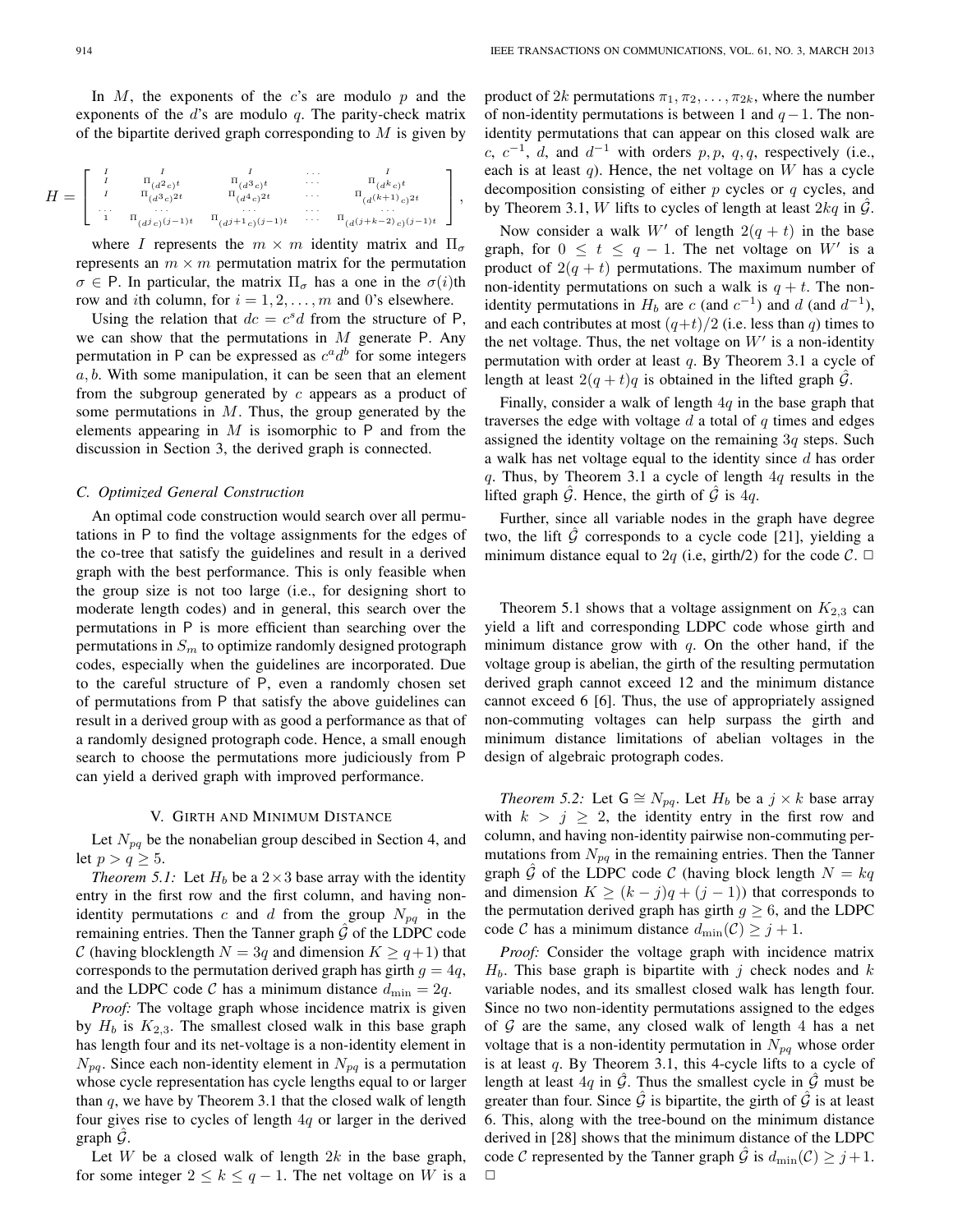We note that typically the girth and the minimum distance are significantly larger than the bound in Theorem 5.2. The actual girth and minimum distance can be further improved. For example, one can incorporate a simple optimization criterion that ensures that the girth in the lifted graph corresponding to any  $K_{2,3}$  subgraph of the base graph is as large as possible. This optimization can be extended to larger subgraphs in the base graph such as  $K_{2,t}$ , for  $t > 3$ , or  $K_{x,y}$ , for  $x > 2, y > 3$ to further optimize the girth and distance. As nonabelian groups with larger  $p, q$  are chosen, the minimum distance of the proposed codes can exceed the minimum distances of protograph LDPC codes designed using abelian groups. Moreover, using the results in [29], the lower bounds in Theorems 5.1 and 5.2 also lower bound the minimum stopping set size and pseudocodeword weight of the codes.

#### VI. SIMULATION RESULTS

In this section, we show the performance of our codes proposed in the construction example of Section IV.B (labeled in the figures as Consturction 1) using the groups in Example 4.2, and the performance of voltage codes where voltages were chosen semi-randomly from these groups (labeled in the figures as Construction 2). We compare the performance of our proposed codes in each figure to A) random regular LDPC codes, B) random protograph codes (i.e the permutations are chosen randomly from  $S_m$  where  $m = |P|$ , C) a code of comparable parameters deisigned using the algebraic techniques proposed in [6], [7] (TSF-construction) and [8], [9] (array construction), and D) progressive edge growth  $(PEG)^{7}$ based LDPC codes [30]. The codes in [6], [7] and [8], [9] use permutations corresponding to shifted identity permutation matrices (i.e. generate an abelian group). Performances are compared on the binary input additive white Gaussian noise channel (BIAWGNC) under sum-product decoding. The maximum number of iterations is limited to 50 in all of our simulations.

Figure 3 shows the performance of  $(2, 3)$ -regular LDPC codes over the BIAWGNC under sum-product decoding. The figure shows the bit-error-rate (BER) performance as a function of the channel signal to noise ratio (SNR) of our voltage graph-based LDPC code, where the voltage graph is  $K_{2,3}$ , and the corresponding derived graph is obtained by assigning voltages to  $K_{2,3}$  to P  $\cong N_{55}$  as described in Section 4. The block length of the resulting codes is 165 and the code rate is approximately 0.33. Also shown are the performances of (2, 3) LDPC codes having similar block lengths and code rates from the other constructions mentioned above. Our optimized version substantially outperforms these other constructions. The proposed codes have a gain of approximately 1 dB at a bit error rate (BER) of  $10^{-4}$  compared to a randomly designed graph, and a gain of more than 1 dB compared to the array/TSF-type construction and random protograph code.

Figure 4 shows the analogous performance of Figure 3 for the group  $N_{203}$  (as described in Example 4.3). The



Fig. 3. Performance of block length 165, code rate 0.33, (2,3) LDPC codes on the binary-input additive white Gaussian noise channel under sum-product decoding.



Fig. 4. Performance of block length 609, code rate 0.33, (2,3) LDPC codes on the binary-input additive white Gaussian noise channel under sum-product decoding.

resulting codes have a block length of 609 and a code rate of approximately 0.33. Again, our codes perform significantly better, showing a gain of more than 1.5 dB at a BER of  $10^{-4}$  in comparison to the array/TSF-type and random constructions. The proposed codes perform as well as the PEG LDPC codes at this block length and code rate.

Figure 5 shows the performance of  $(3, 5)$ -regular LDPC codes over the BIAWGNC under sum-product decoding. The figure shows the performance of our proposed codes using voltages from  $N_{55}$  applied to the edges of the base graph  $K_{3,5}$ . All of the codes in Figure 5 have block length 275 and code rate approximately 0.4. Construction 1 and the optimized version perform comparably to the array/TSF-type construction and the PEG construction for these chosen parameters. However, Construction 2 performs slightly worse. Overall, the algebraic constructions using commutative or noncommutative voltages perform significantly better than the random constructions by at least 0.5 dB at a BER of  $10^{-5}$ .

Figure 6 shows the analogous performance of Figure 5 for the group  $N_{203}$ . All of the codes shown have a block length of 1015 and a code rate of approximately 0.4 except the TSF

<sup>&</sup>lt;sup>7</sup>The PEG based LDPC codes were designed using the online software available at David MacKay's website: http  $// www.inference.php.cam.ac.uk/mackay/PEG\_ECC.html$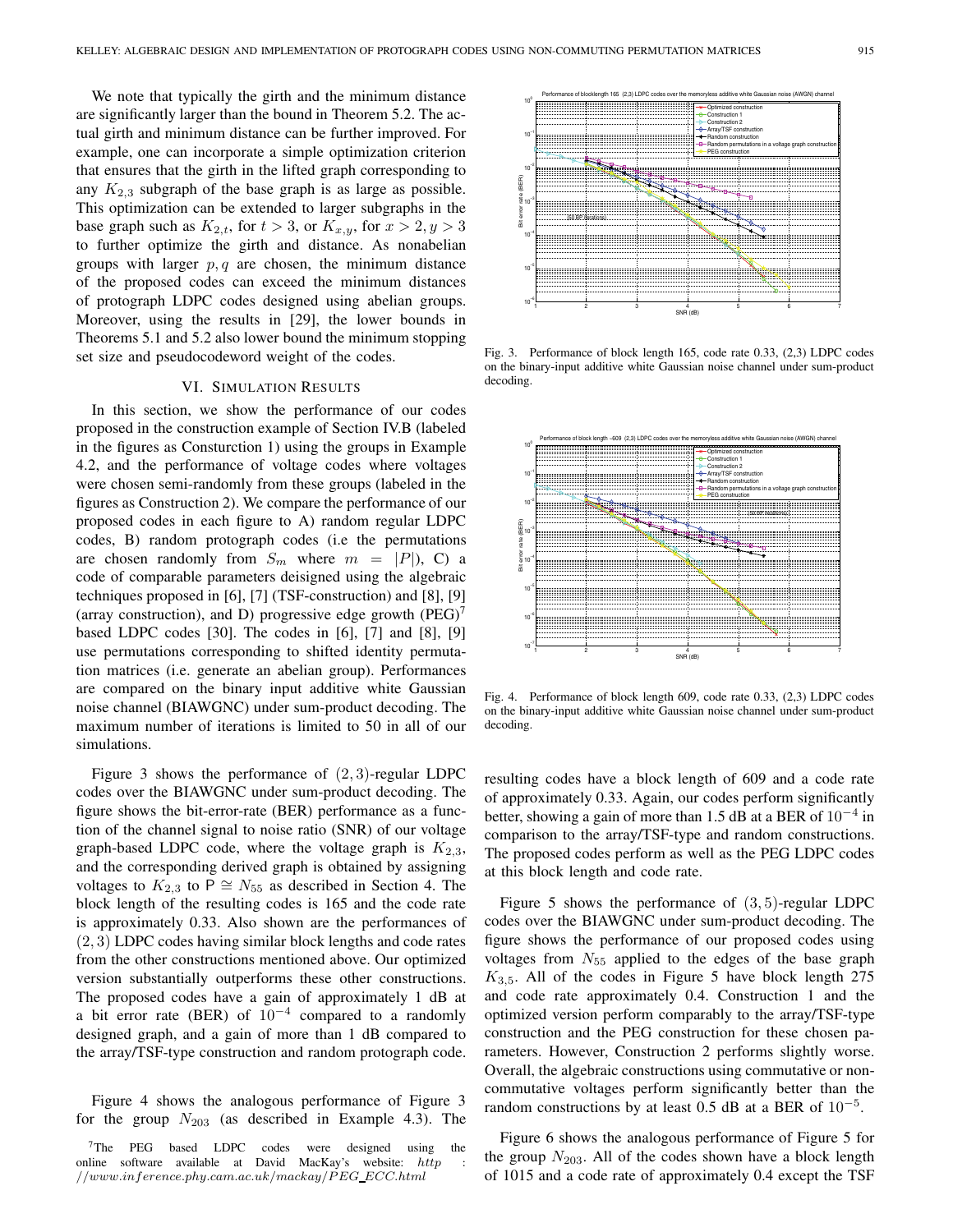![](_page_7_Figure_1.jpeg)

Fig. 5. Performance of block length 275, code rate 0.4, (3,5) LDPC codes on the binary-input additive white Gaussian noise channel under sum-product decoding.

![](_page_7_Figure_3.jpeg)

Fig. 6. Performance of block length 1015, code rate 0.4, (3,5) LDPC codes on the binary-input additive white Gaussian noise channel under sum-product decoding.

code, which has a block length of 1055. The results show that our Construction 1 and the optimized version perform comparably to an array/TSF-type construction in the waterfall region. However, the TSF-type construction has a distance upper bounded by  $(3 + 1)! = 24$ , whereas the proposed codes do not have such a limitation. The proposed codes (optimized construction, Construction 1) also perform better than the PEG construction at high SNRs due to a better minimum distance. Construction 2 does not perform as well as the rest for the chosen set of parameters. Overall, all of the algebraic constructions perform significantly better than the random constructions by at least 0.25 dB.

We have shown that our codes perform comparably to other algebraically designed codes and can outperform random constructions. Thus, using non-commuting permutations in the design has the potential to provide significant performance improvement over commuting permutations. We believe that when the general relationship between minimum distance and voltage assignments is better understood, it will be possible to describe more effective voltages in later constructions.

#### VII. IMPLEMENTATION

Due to their inherent algebraic structure, the codes proposed in Section 4 have a succinct description that make them attractive candidates for implementation in practical applications. In this section we address the complexity and hardware implementation aspects of these codes. One important observation is that the proposed codes belong to the class of *matched-lifted LDPC* codes presented in [31]. While the discussion in [31] is mostly general, all of the examples given in [31] assume the (abelian) group of shifted identity matrices in designing the protograph LDPC codes. We can apply similar techniques from [31] to encode and decode the codes proposed in this paper.

#### *A. Alternate representation*

Let  $G = {\pi_1, \pi_2, \ldots, \pi_m}$  be a permutation voltage group of order m. The elements  $\pi_i$  for  $i = 1, 2, \ldots, m$  correspond to permutation matrices  $P^i$ , where  $P^i_{\pi_i(\ell),\ell} = 1, \ell = 1,2,\ldots,m$ . The group operation  $\pi_i \cdot \pi_j = \pi_k$  is equivalent to the product of permutation matrices  $P^i P^j = P^k$ . As in [31], a group-ring  $\mathbb{F}_2[G]$  can be defined having elements that can be represented as binary vectors of length  $m$ . In particular, a binary vector  $u = (u_1, u_2, \dots, u_m)$  is identified with the sum  $\sum_{i=1}^{m} u_i \pi_i$ . Adding two length  $m$  binary vectors  $u$  and  $v$  in this group-ring is defined by the componentwise addition of u and v over  $\mathbb{F}_2$ . Multiplying two vectors  $u \cdot v$  in  $\mathbb{F}_2[G]$  is defined as follows, where all summations shown are over  $\mathbb{F}_2$ .

$$
\left(\sum_{i=1}^{m} u_i \pi_i\right)\left(\sum_{j=1}^{m} v_j \pi_j\right) = \sum_{i=1}^{m} \sum_{j=1}^{n} u_i v_j \pi_i \pi_j
$$

$$
= \sum_{i=1}^{k} \left(\sum_{(i,j):\pi_i \pi_j = \pi_k} u_i v_j\right) \pi_k = \sum_{k=1}^{m} \left(\sum_{(i,j):\pi_i(j)=k} u_i v_j\right) \pi_k
$$

$$
= \sum_{k=1}^{m} \left(\sum_{i=1}^{m} u_i v_{\pi_i^{-1}(k)}\right) \pi_k.
$$

As each  $\pi_i$  corresponds to the  $m \times m$  permutation matrix  $P^i$ , the sum  $\sum_{i=1}^m u_i \pi_i$  can be interpreted as the matrix sum  $M(u) = \sum_{i=1}^{m} u_i P^i$ . We show that  $M(u)$  is a matrix over  $\mathbb{F}_2$ not only when G is the group of shifted identity permutations but also for more general permutation groups such as those used in this paper.

*Lemma 7.1:* The map  $M(\cdot)$  defined above for the nonabelian permutation group G  $\cong$  N<sub>pq</sub>, ensures that for any length m binary vector  $u$ ,  $M(u)$  is a matrix with only binary entries.

*Proof:*  $M(u)$  is not binary if and only if there exist two permutations in G, call them  $\pi_i$  and  $\pi_j$  for some  $i \neq j$ ,  $i, j \in \{1, \ldots, m\}$ , where  $\pi_i(k) = \pi_j(k)$  for some  $k \in$  $\{1, 2, \ldots, m\}$ . This is equivalent to having  $\pi_j^{-1} \cdot \pi_i(k) = k$ . However,  $\pi_j^{-1} \cdot \pi_i \in G$ , and the only permutation in G that contains a fixed point in its cycle representation is the identity permutation. This yields that  $i = j$ , a contradiction. Thus,  $M(u)$  is always a binary matrix.  $\square$ .

While the above result is not true for all permutation groups, it holds for the permutation groups used in this paper. Furthermore, this sum  $\sum_{i=1}^{m} u_i P^i$  uniquely determines u. The length m basis vector  $e_i = (0, 0, \ldots, 0, 1, 0, \ldots, 0)$ , where the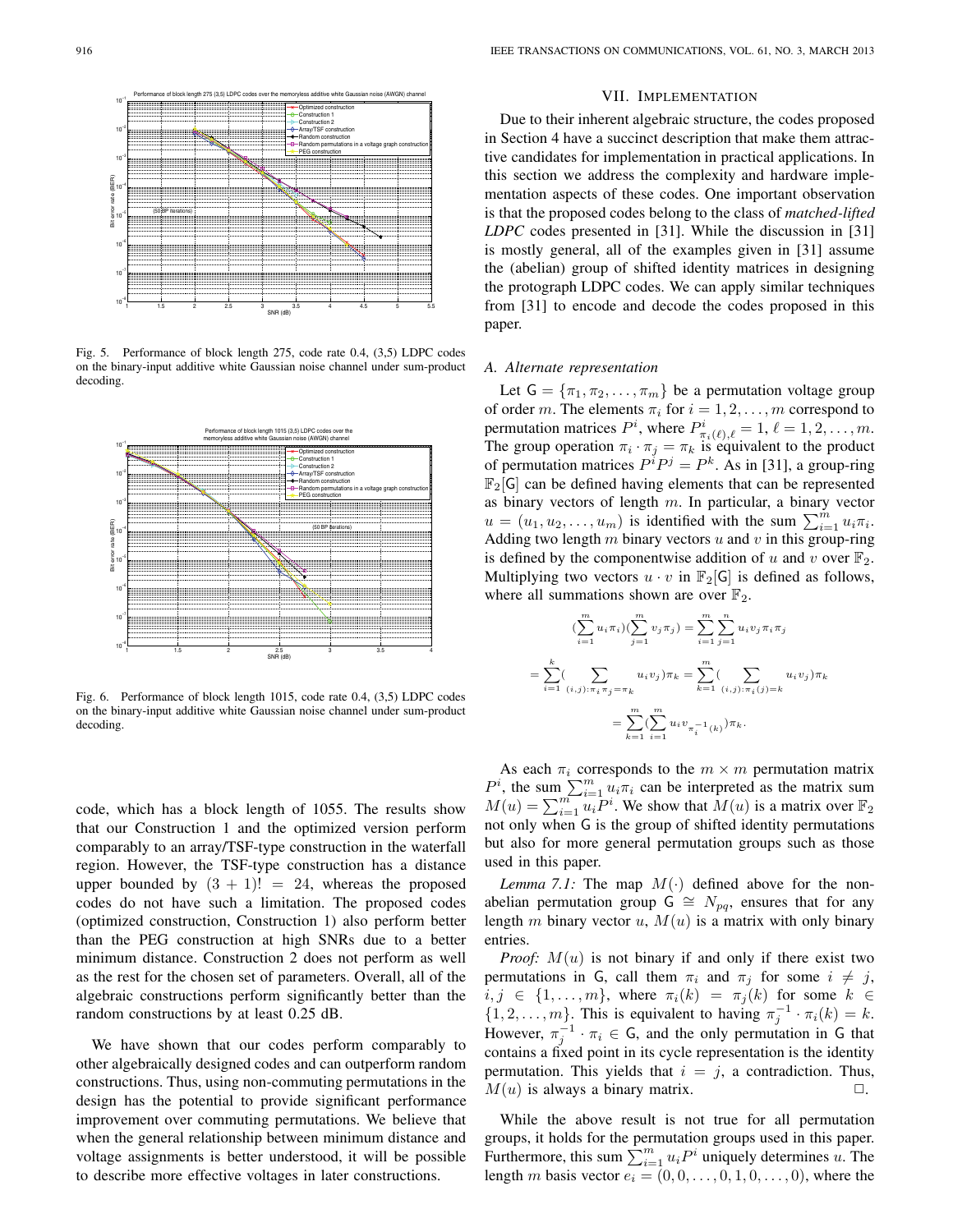ith entry is a 1 and the remaining entries are 0 corresponds to permutation matrix  $P^i$  under the map  $M(\cdot)$  defined above. Without loss of generality, we can assume the vector  $e_1$ denotes the identity permutation in G and corresponds to the identity matrix  $P^1$  of size m.

The constructions in Section 4 start with a bipartite base graph G that yields the base parity-check matrix  $H_b$  of size  $j \times$ k. The edges of  $G$  are assigned permutation voltages from the permutation voltage group  $G \cong N_{pq}$ . These edge assignments can be represented as entries of  $H<sub>b</sub>$ . Now if we replace each entry in  $H_b$  with a binary vector of length m that corresponds to the permutation on that edge in  $G$ , we get a  $j \times km$  binary matrix. As in [31], applying the map  $M(\cdot)$  to each component vector of length m gives a  $jm \times km$  parity-check matrix of the lifted code. Further, the resulting binary LDPC code is the set of solutions **x** to the equation  $M(H_b)\mathbf{x}^T = \mathbf{0}^T$ . If we write  $\mathbf{x} = (x^1, \dots, x^n)$ , where each  $x^i$  is a binary vector of length m, then the equation  $M(H_b)\mathbf{x}^T = \mathbf{0}^T$  is also equivalent to  $H_b\mathbf{x}^T = \mathbf{0}^T$ , where now each  $x^i$  is interpreted as an element of  $\mathbb{F}_2[G]$ . Thus, we can relate the binary LDPC code associated with the matrix  $M(H_b)$  with the LDPC code over the group ring  $\mathbb{F}_2[G]$  associated with the matrix  $H_b$ .

We note here that not all random protograph codes that use random permutations satisfy the property of Lemma 7.1, and therefore, not all protograph LDPC codes can use the  $\mathbb{F}_2[G]$ group algebra framework shown above.

#### *B. Encoding*

As we have shown a similar group-theoretic framework as in [31] in relating the lifted LDPC binary matrix for our proposed codes to the base LDPC matrix over  $\mathbb{F}_2[G]$ , we can follow the procedure from [31] to design an efficient encoder for these codes. We will highlight the main points of this procedure and refer the reader to [31] for more details. The encoding procedure uses the low-complexity encoding technique presented in [32]. However, instead of applying this technique on the parity-check matrix of the larger lifted graph  $M(H_b)$ , we apply this technique to the parity-check matrix of the smaller base graph  $H_b$ , where the entries are in  $\mathbb{F}_2[G]$ . By row and column operations in the group-ring  $\mathbb{F}_2[G]$  and row-column swaps,  $H_b$  is transformed to a matrix of the form  $H''_b =$  $\begin{bmatrix} A & | & B & | & T \end{bmatrix}$  $-ET^{-1}A+C$   $-ET^{-1}B+D$  0  $\Big]$ , where T is a lower triangular matrix and the entries of  $A$ ,  $B$ ,  $T$ ,  $C$ ,  $D$ , E are all matrices with entries in  $\mathbb{F}_2[G]$ .

Let  $\phi = -ET^{-1}B + D$  and let the columns in  $H''_b$  spanning the matrix  $B$  correspond to the parity bits  $p_1$ , the columns spanning matrix  $T$  correspond to the parity bits  $p_2$ , and the columns spanning matrix A correspond to the information bits s. Then, given the information sequence s, we solve for the parity bit sequences  $p_1$  and  $p_2$  from the following relations:  $As + Bp_1 + Tp_2 = 0, \quad (-ET^{-1}A + C)s + \phi p_1 = 0.$ 

All of the above operations are carried out in  $\mathbb{F}_2[G]$  arithmetic since the proposed construction can be viewed as a code over  $\mathbb{F}_2[G]$ . While the encoding complexity, in terms of the number of arithmetic operations, may still be  $O(N + g^2)$ , where g is the size of the  $\phi$  matrix and N is the block length of the code, the hardware for the encoder may be implemented efficiently by taking advantage of the grouptheoretic framework described above.

#### *C. Decoding*

The decoding techniques for matched lifted LDPC codes may be applied to the codes proposed in this paper and we refer the reader to [31] for more details.

#### VIII. CONCLUSIONS

We presented a construction methodology for codes based on permutation voltage graphs. These constructions use noncommuting permutation matrices and yield families of algebraic protograph codes. The construction specifies a permutation assignment from a base graph to a nonabelian group, and is designed to ensure that the resulting derived graph is connected and has no short cycles. Our method may be applied to any base graph, such as those with optimal degree distributions. The performance of the proposed codes is shown to be better than that of random constructions and comparable to other good algebraic constructions. The inherent algebraic structure in the design makes the codes well suited for practical implementation, as demonstrated by the simple encoding and decoding techniques presented. We have also discussed how the girth and the minimum distance for these codes can be strengthened further by optimizing the voltage assignments in specially chosen subgraphs of the base graph. We conclude that codes based on algebraic lifts have the potential to outperform random codes, as well as those based on random lifts.

#### ACKNOWLEDGMENT

The author would like to thank the three anonymous reviewers for their detailed comments that helped improve the quality of this paper.

#### **REFERENCES**

- [1] J. Thorpe, "LDPC codes constructed from protographs," *IPN Progress Report*, pp. 42–154, JPL, Aug. 2003.
- [2] J. Thorpe, K. Andrews, and S. Dolinar, "Methodologies for designing LDPC codes using protographs and circulants," in *Proc. 2004 IEEE Intl. Symp. Inf. Theory*, p. 236.
- [3] D. Divsalar, S. Dolinar, and C. Jones, "Construction of protograph LDPC codes with minimum distance linearly growing with block size," in *Proc. 2005 IEEE Globecom*, pp. 1152–1156.
- [4] J. L. Gross and T. W. Tucker, *Topological Graph Theory*. Wiley, 1987.
- [5] C. A. Kelley and J. L. Walker, "LDPC codes from voltage graphs," in *Proc. 2008 Intl. Symp. Inf. Theory*.
- [6] R. M. Tanner, D. Sridhara, and T. E. Fuja, "A class of group-structured LDPC codes," in *Proc. 2001 Intl. Symp. Commun. Theory Appl.*, pp. 365–370.
- [7] D. Sridhara, T. E. Fuja, and R. M. Tanner, "Low density parity check codes from permutation matrices," in *2001 Conf. Inf. Sci. Syst.*
- [8] J. L. Fan, "Array codes as low-density parity-check codes," in *Proc. 2000 Intl. Symp. Turbo Codes Appl.*, pp. 543–546.
- [9] O. Milenkovic, N. Kashyap, and D. Leyba, "Shortened array codes of large girth," *IEEE Trans. Inf. Theory*, vol. 5, no. 8, pp. 3707–3722, Aug. 2006.
- [10] S. Song, L. Lan, S. Lin, and K. A-Ghaffar, "Construction of quasi-cyclic LDPC codes based on the primitive elements of finite fields," in *Proc. 2006 Conf. Inf. Syst. Sciences*, pp. 835–838.
- [11] R. M. Tanner, "Quasi-cyclic repeat accumulate codes," in *Proc. 1999 Allerton Conf. Commun., Control Comput.*, pp. 249–259.
- [12] C. A. Kelley, "On codes designed via algebraic lifts of graphs," in *Proc. 2008 Allerton Conf. Commun., Control, Comput.*